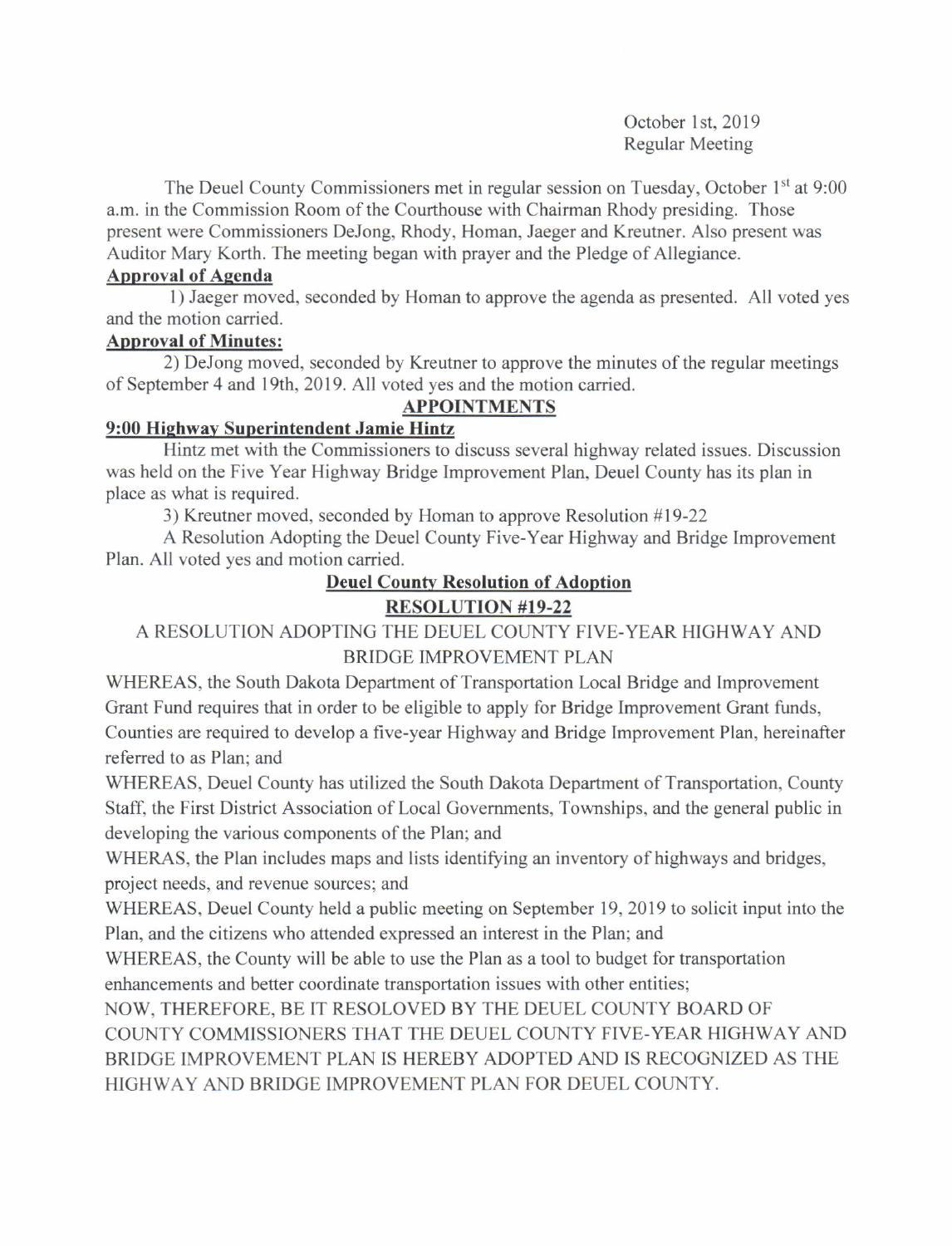Dated at Deuel, South Dakota this 1st day of October, 2019.

Chairman, Board of County Commissioners Deuel County, South Dakota

ATTEST:

County Auditor, Deuel County, South Dakota

Hintz presented a Haul Road Agreement with Tatanka Ridge Wind LLC. It explains which roads they will use and any road improvements they will need to do after any damage occurred. They will restore the roads to original condition or better after use. It outlines responsibilities of all parties. This particular agreement does not cover Township roads which would fall under a separate agreement. Discussion was held about the Haul Road Agreement. This agreement has been used in other instances and the general purpose is to protect the roads and the citizens of Deuel County. A final inspection on the roads covered by the agreement is slated for June of 2021. 4) Jaeger moved, seconded by Rhody to approve and sign the Haul Road Agreement with Tatanka Ridge Wind LLC. All voted yes and motion carried.

Discussion was held on the Hwy 212 detour and consideration for the roads and bridges in the area. Discussion was also held on the BIG Bridge project in the Hidewood and the project will be postponed until 2020 due to weather and flooding conditions.

Applications have been coming in for the position in the Highway Departrnent and Hintz made his recommendations. 5) DeJong moved, seconded by Jaeger to hire Robert Kleen as full time truck driver for the Highway Dept. at a rate of \$15.50/hr to back date start September 30, 2019. All voted yes and motion carried.

#### 9:30 Keith Goens Weed Sunervisor

Goens met with the Commissioners to discuss several items and gave updates. He presented different quotes with prices on a trailer to haul the Kubota as well as dual purpose for Highway Department use. His quotes now included switching out tires to 14-ply from various places. 6) Jaeger moved, seconded by DeJong to purchase a Midsota trailer from Schuchards in Watertown in the amount of \$6,675.00 for the Kubota with the 10-ply tires. This cost will be shared between the Highway Department and the Weed Department. All voted yes and motion carried.

Discussion was held on spraying issues in the county. State roads were completed last week and several county roads as well.

#### 9:45 Glenda Goens, Department of Legislative Auditor - Closing Conference 2018 Audit

The closing conference for the 2018 audit period was presented by the Department of Legislative Auditor, Glenda Goens. The management letter was discussed with the Commissioners and the Master Lead Schedule is on file in the Auditor's Office. Goens said the audit went well and thanked the county for the cooperation and helpfulness of the employees when doing the audit. There was no response to the audit. 7) Kreutner moved, seconded by Homan to have Chairman and Auditor sign the letter of representation on behalf of the county for the 2018 audit. All voted yes and motion carried. Goens was under hours than originally quoted. 10:00 Sheila Monnier EM Director Cvber Security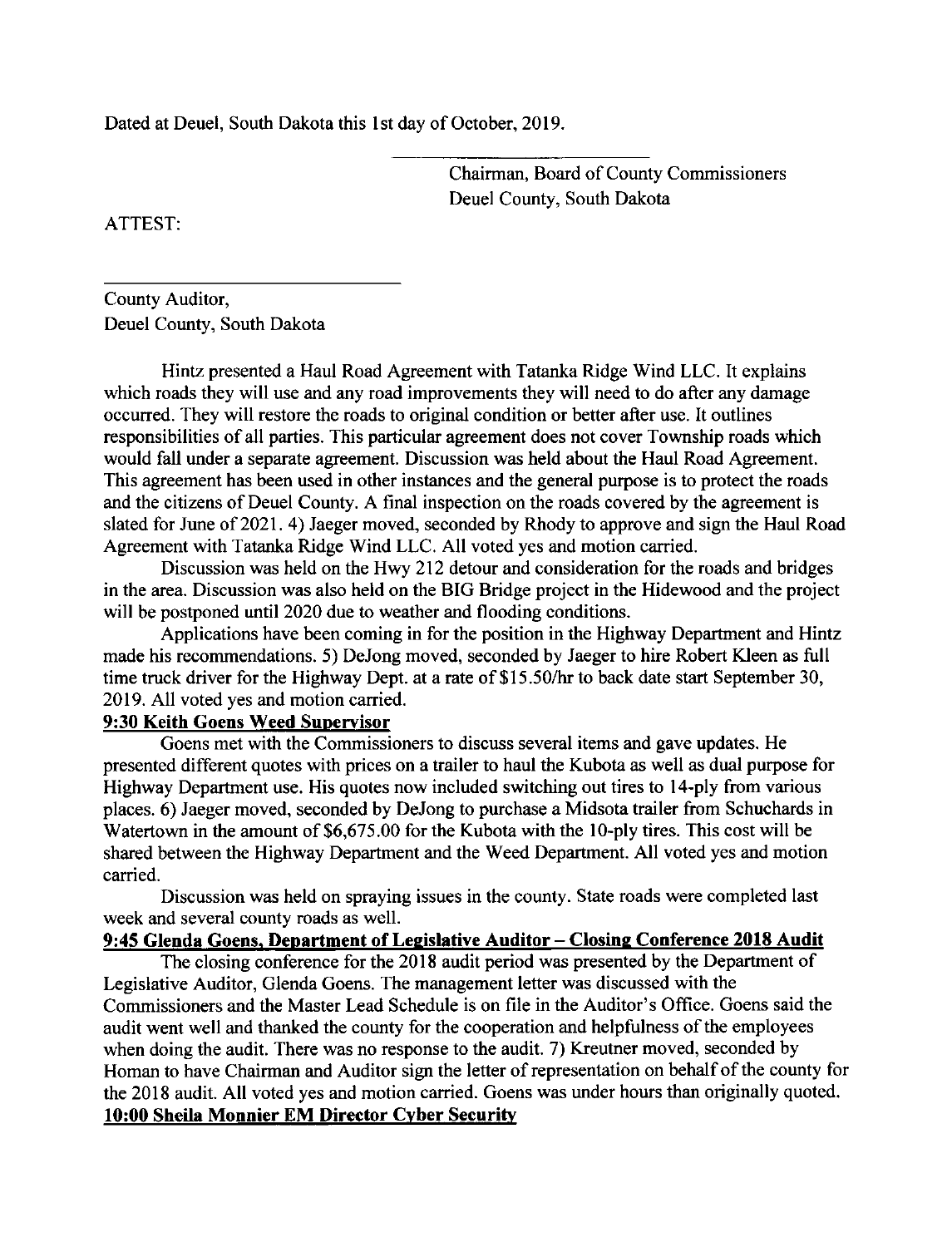Monnier met with Commissioners about several issues. She has not heard back yet about the evaluation costs for Cybersecurity necessary for Homeland Security Funds. She presented a Civil Disturbance Annex according to SLA requirements for the Emergency Operations Plan. Discussion was held on what the plan is in place in case of protests and other examples of civil disturbances. She is also looking into what ordinances are in place for Civil Disturbances in Deuel County.

Monnier discussed what training activities and classes that are being held in the County in October. She has had very good response.

Discussion was held on FEMA happenings with Township meetings. Site inspection for the County will be October  $17<sup>th</sup>$  and  $18<sup>th</sup>$ .

Monnier requested travel approval for Oct. 28-30th to Piene for training. 8) Jaeger moved, seconded by DeJong to approve the travel for EM Director Sheila Monnier to attend classes in Pierre on Oct. 28<sup>th</sup>-30<sup>th</sup>. All voted yes and motion carried. Discussion was held on the current County EM vehicle and use of it outside the County for travel.

#### 10:15 Communitv Health Nurse Tammv Baer Ouarterlv Renort

Baer met with the Commissioners and gave them a quarterly update of the Community Health Nurse Office activities. Flu shots were given earlier in the day to county employees. Immunizations were up this surnmer. WIC caseload is up in numbers as well. She attended a Public Health Conference in July and reported on that. The Back To School Fair for Deuel School was August  $5<sup>th</sup>$  and it went very efficiently. Flu vaccines were discussed, there has been a delay in getting vaccines. She doesn't have concems and says there should be no shortages. Public vaccines will be at her office starting every Thursday this October. Commissioner Jaeger inquired about education in substance abuse. Baer will be looking into the scope of that with the schools.

#### 10:30 Drainage Board/Randall Kruse (owner Barbara Walters Trust)

9) Jaeger moved, seconded by Kreutner to adjoum as County Commission and reconvene as Drainage Board. All voted yes and motion carried.

Randall Kruse requested a permit to drain on the NWll4 2l-116-47 (owner Barbara Walters Trust). Proposed length of the drain is 9512 total feet using 5-12" tile. Area affected for drainage will be 60 acres. Adjoining landowners had signed Permission To Drain. 10) Homan moved, seconded by Kreutner to approve and issue Drainage Permit #D19-22 to Randall Kruse to drain on above described property. All voted yes and motion carried.

# 10:45 Drainaee Board/Brandt Farns Inc.

Brandt Farms Inc. requested a permit to drain on the NE1/4 12-115-50. Proposed length of the drain is 3000 total feet using 4-5" tile. Area affected for drainage will be l5 acres. Adjoining landowners had signed Permission To Drain. Chairman Rhody had concems that a township official should be signing a Permission To Drain because of the water running under the township road. 1l) Kreutner moved, seconded by Jaeger to approve and issue Drainage Permit #Dl9-23 to Brandt Farms Inc. to drain on above described property with the requirement of a township official signature on a Permission To Drain and retum to Drainage Officer Theisen. All voted yes and motion carried.

# 10:50 Drainage Board/Brandt Farms Inc.

Brandt Farms Inc. requested a permit to drain on the SWl/4 11-115-50 (owner Gene Hamann). Proposed length of the drain is 6000 total feet using 4-5" tile. Area affected for drainage will be 35 acres. Adjoining landowners had signed Permission To Drain. 12) DeJong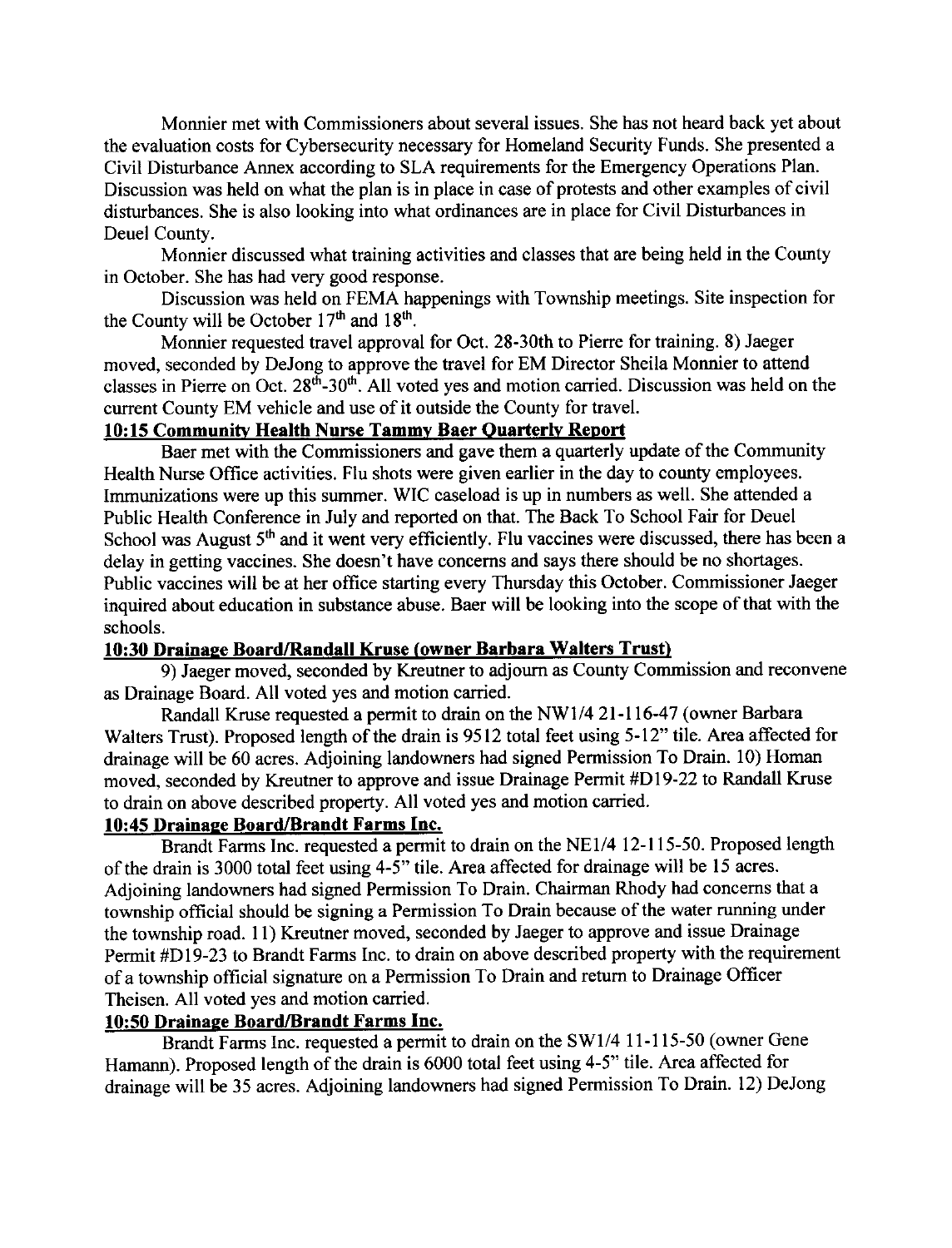moved, seconded by Homan to approve and issue Drainage Permit #Dl9-24 to Brandt Farms Inc. to drain on above described property. All voted yes and motion carried.

## 10:55 Drainage Board/Brandt Farms Inc.

Brandt Farms Inc. requested a permit to drain on the SEI/4 21-115-50 (owner Ardell Gauger). Proposed length of the drain is  $\frac{3}{4}$  mile using 5" tile. Area affected for drainage will be l5 acres. Adjoining landowners had signed Permission To Drain. l3) Jaeger moved, seconded by Kreutner to approve and issue Drainage Permit #Dl9-25 to Brandt Farms Inc. to drain on above described property. All voted yes and motion carried.

# 11:00 Drainaee Board/Brandt Farms Inc.

Brandt Farms Inc. requested a permit to drain on the Sl/2 SEI/4 15-115-50 (owner Marjorie Jackson). Proposed length of the drain is 7000 total feet using 4-5-6" tile. Area affected for drainage will be 60 acres. Adjoining landowners had signed Permission To Drain. l4) Homan moved, seconded by Kreutner to approve and issue Drainage Permit #Dl9-26 to Brandt Farms Inc. to drain on above described property. All voted yes and motion carried.

15) Jaeger moved, seconded by DeJong to adjourn as Drainage Board and reconvene as County Commission. All voted yes and motion carried.

## 11:30 State's Attornev John Knieht

Knight met with the Commissioners to discuss several issues. Discussion was held on a public access on Lake Cochrane and problems that have arisen with an easement. The jurisdiction on this issue is between the State's Attomey's Office and Game, Fish & Parks.

The wind farm project Crown Ridge I has been approved and construction has begun, it does not affect Deuel County. The wind farm project Crown Ridge II will go before the PUC in February. This affects Deuel County.

# OLD BUSINESS

Commissioner DeJong reported on the County owned building on Hwy 22. The building has been emptied and is being cleaned. From there pest control will be started and locks changing. Discussion was held on preparing the building for upcoming Shooting Sports activities. The Commissioners will schedule a clean-up day amongst themselves. Future custodial duties were discussed for the buildine.

# **APPROVAL OF WARRANTS:**

16) Kreutner moved, seconded by Homan to approve all warrants as presented and those paid early to avoid service charge. All voted yes and the motion carried. 3-D Specialties, Inc 937.80 Supplies, A&B Business Solutions 100.29 Supplies, A-Ox Welding Supply Company ln 46.25 Rental, Al's Tool Distributing 280.00 Supplies, At&T Mobility 382.04 Utilities, Avera Occupational Medicine-Mi 147.10 Pro Service, Axon Enterprise Inc 1680.00 Minor Equipment, Banner Associates Inc 5591.77 Pro Service, Bjerke Sanitation 218.00 Utilities, Bowes Construction Inc 3287.40 Supplies, Bratland Law 655.50 Caa, Century Link 358.79 utilities, Credit Collections Bureau 1.70 Co Assist, City Of Watertown-Finance Off 4075.31 911 Surchg Pro Svc To Wpd, Clear Lake Building Center 54.99 Rental/Repair, City Of Clear Lake 214.52 Utilities, Clear Lake Courier 981.07 Publishing, Codington County Auditor 5194.81 Prisoner Care, Deuel County Conservation Dist 2250.00 4th Otr Funding, Deuel County Farmers Union Oil 70393.92